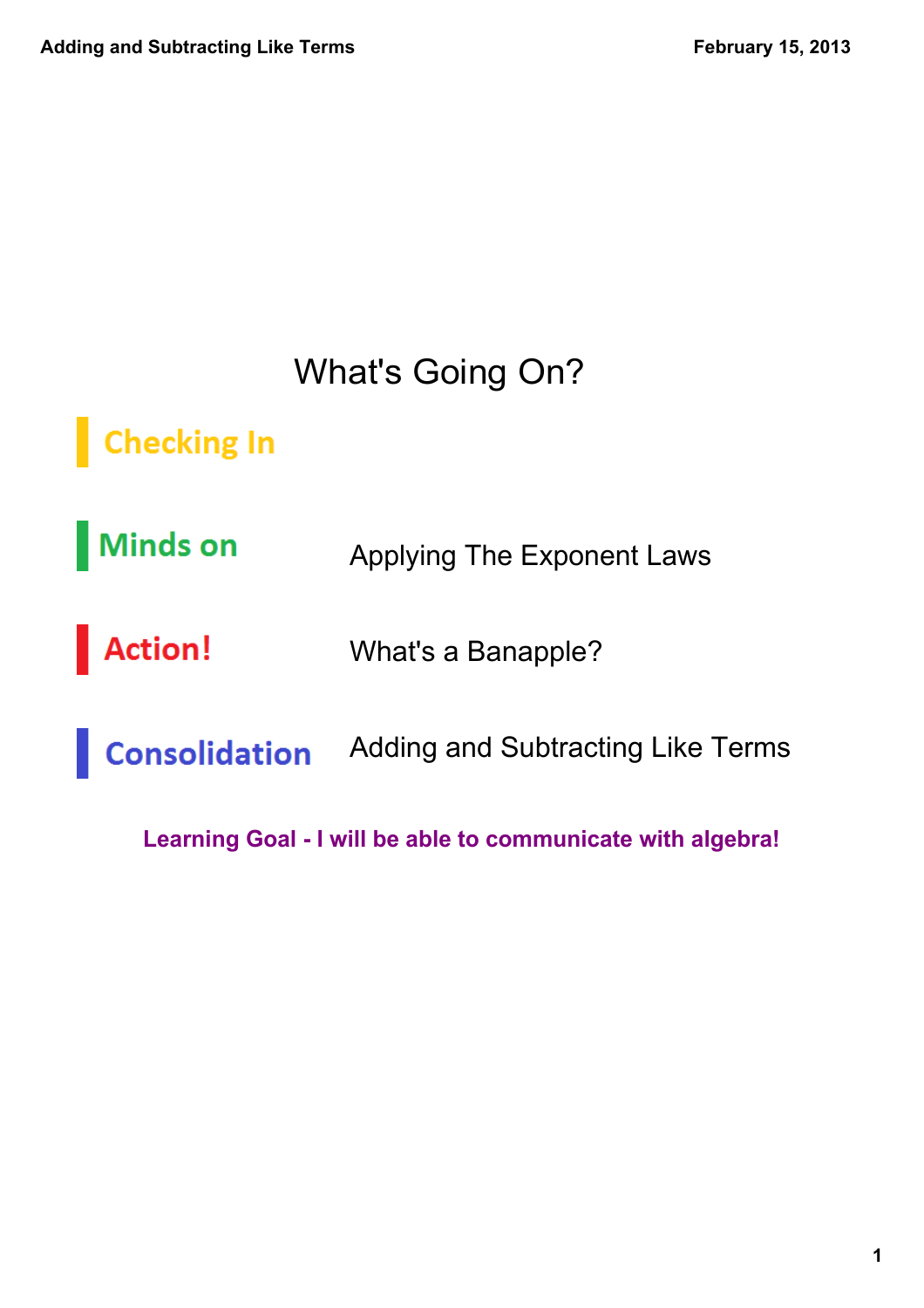$$
y^{6} \times y^{8} = y^{6+8} = y^{14}
$$
  
\n $y^{15} \div y^{11} = y^{15-11} = y^{4}$   
\n $(y^{6})^{3} = y^{6\times3} = y^{18}$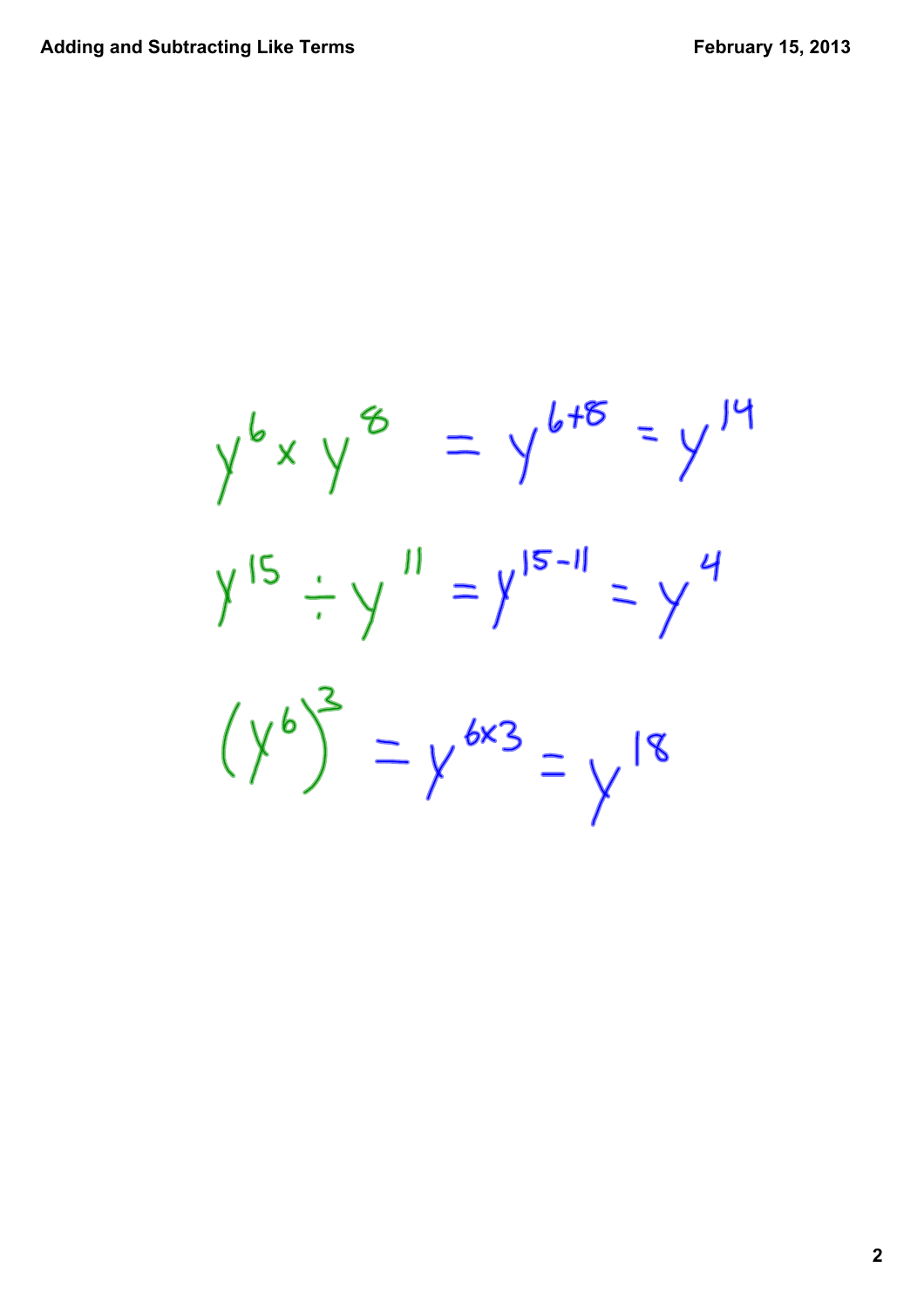### **Minds on**

# Applying The Exponent Laws $\frac{2m}{3}$  $\frac{15j^{7} \times 3j^{3}}{12r^{3}s^{5} \times 4r^{4}s^{6}}$  $9m^9 \div 3m^6$  $=48r^{7}$   $\leq$   $11$  $\binom{7}{1}$  $\equiv$  (15)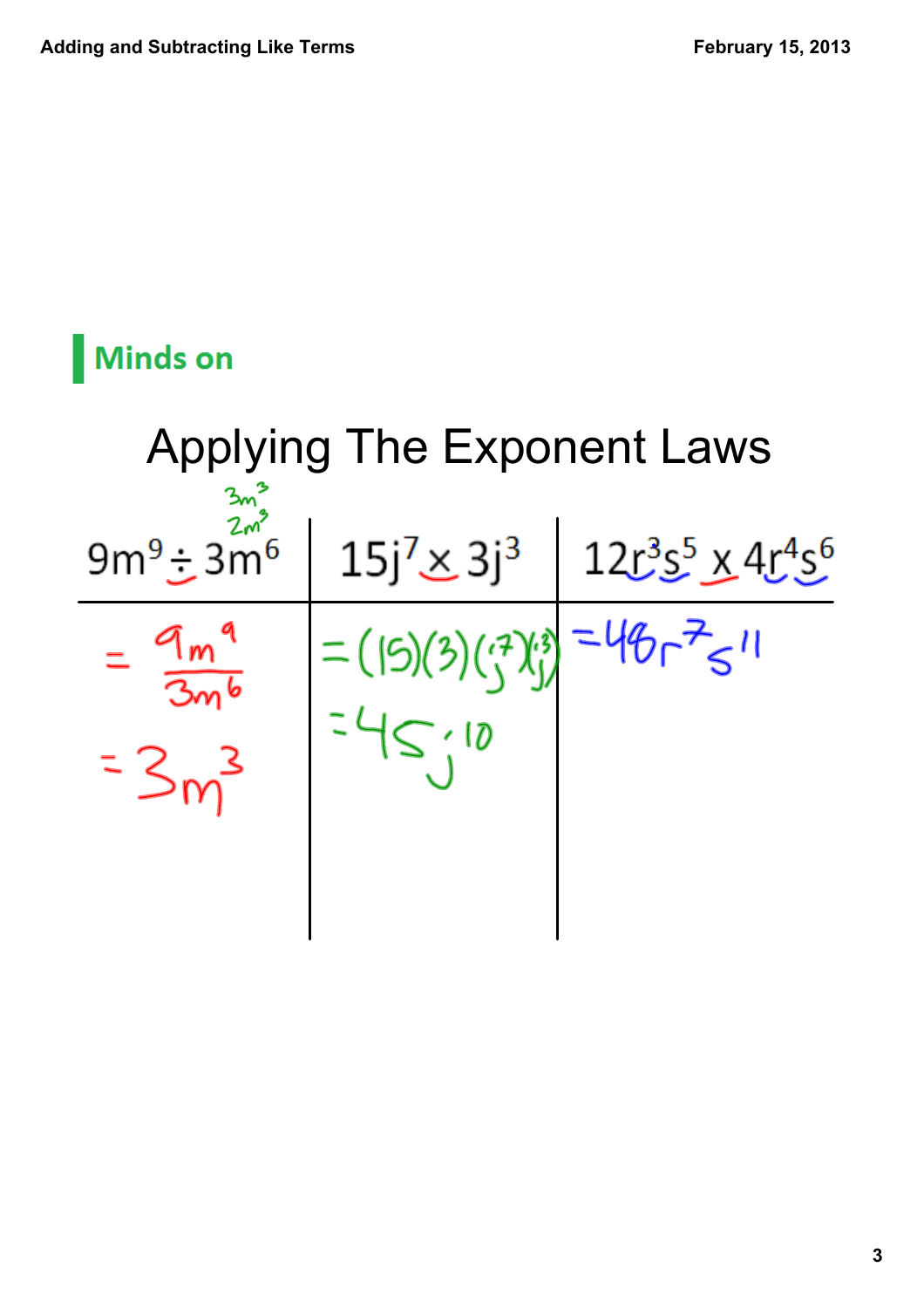### **Minds on**

### Applying The Exponent Laws

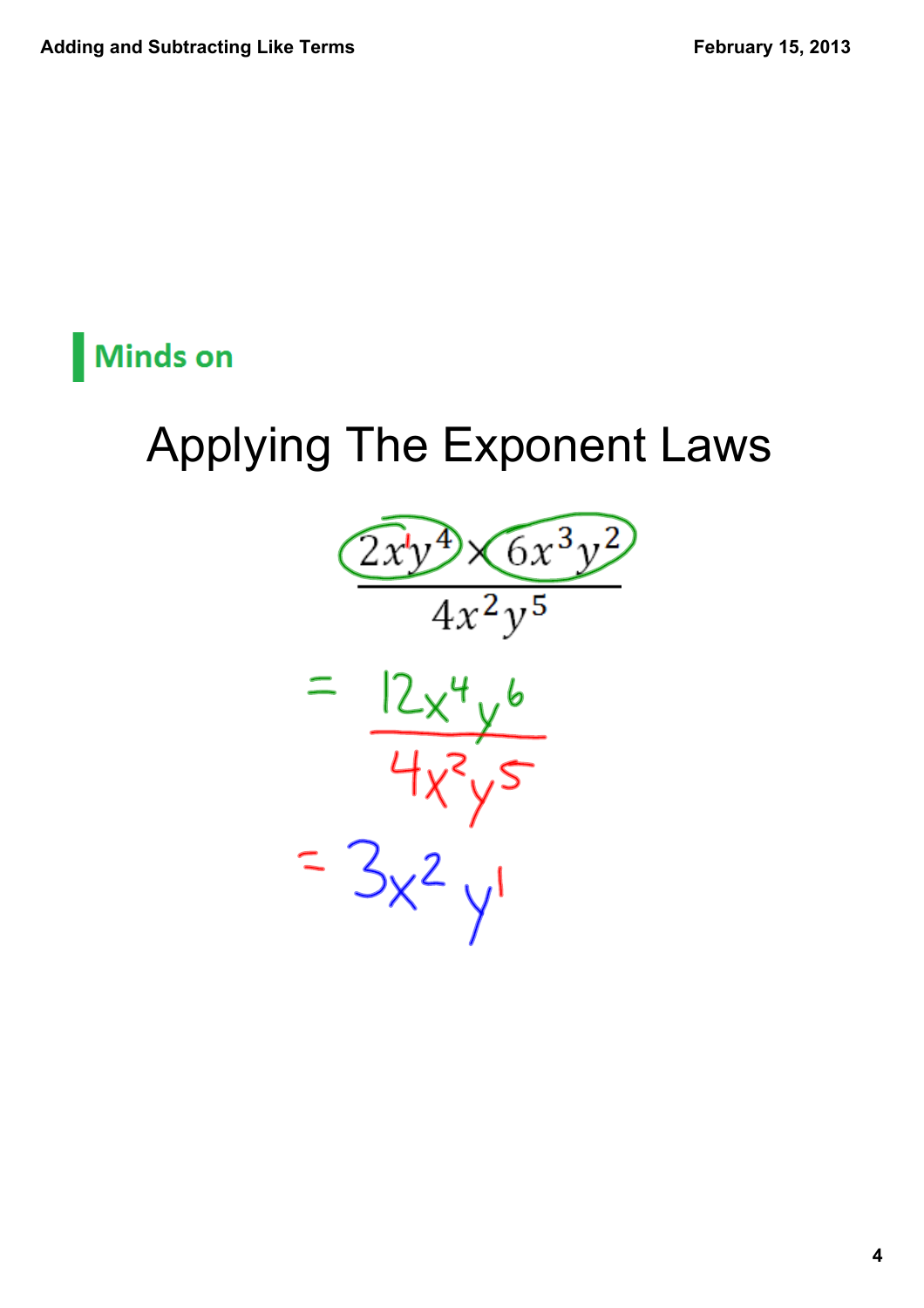

# Applying The Exponent Laws

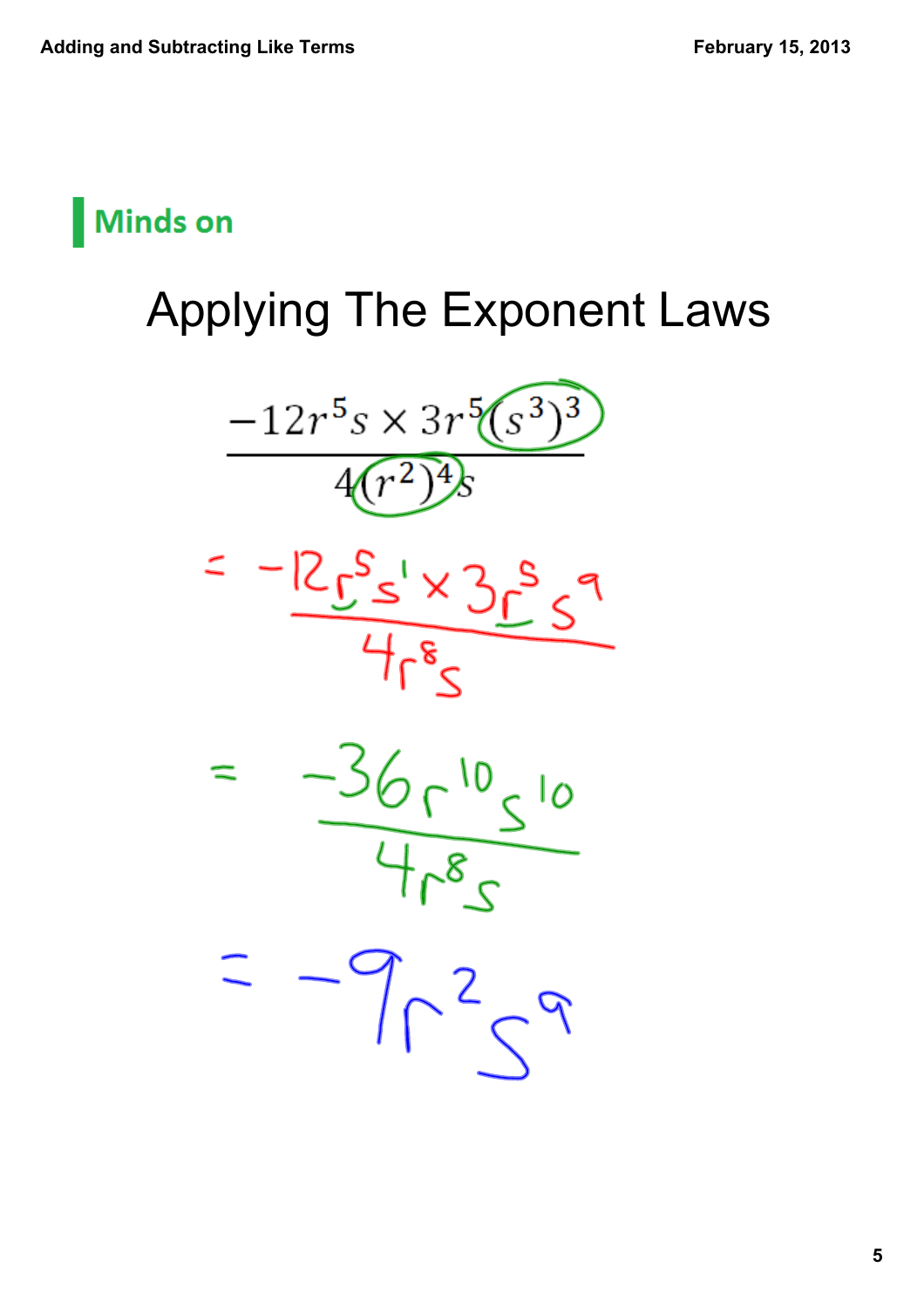

## What's a banapple?

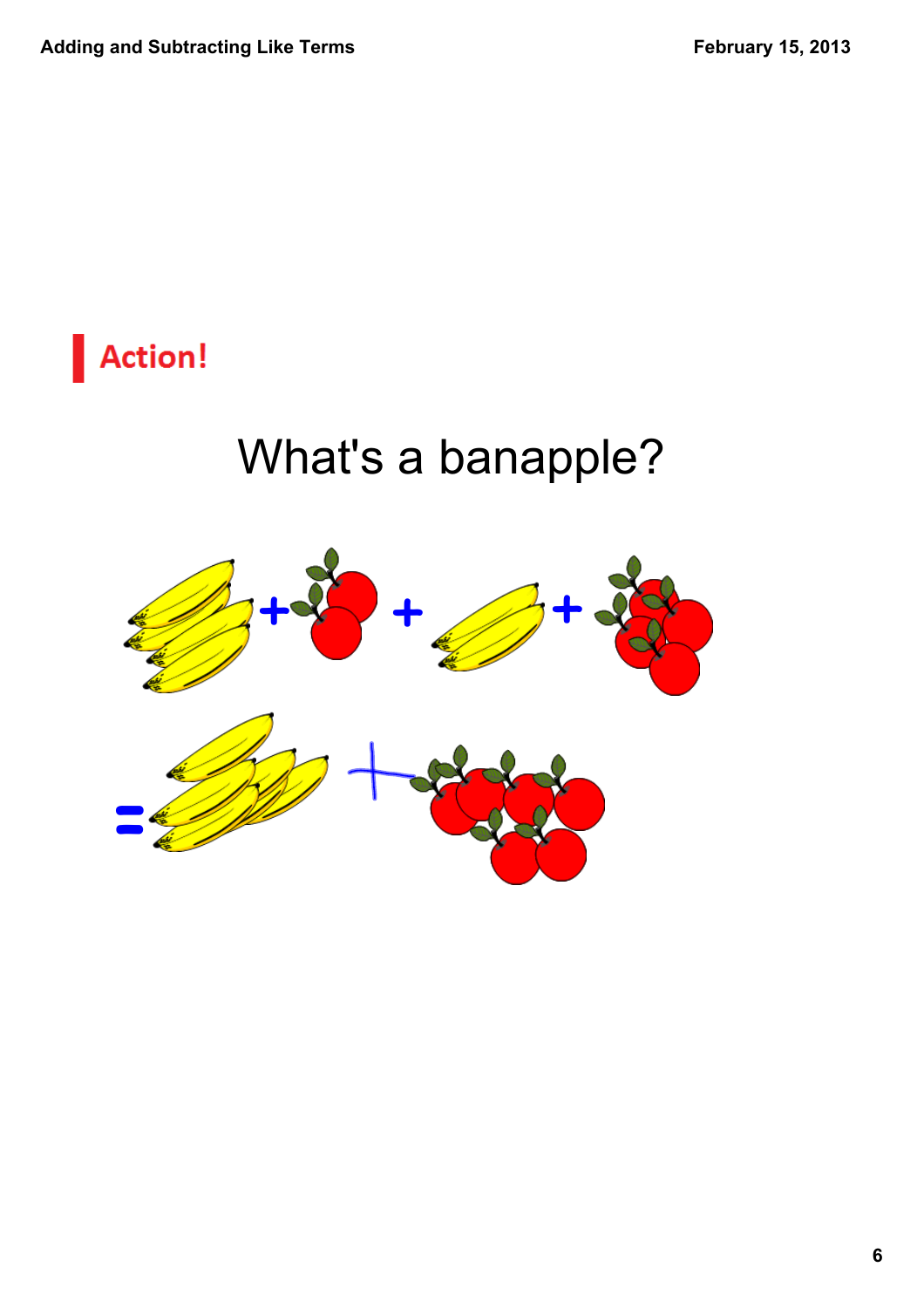

# **There is no such thing!!!**

#### The apple and the banana are NOT *like terms*

Therefore, we cannot add and subtract them.

# **x + y xy ≠**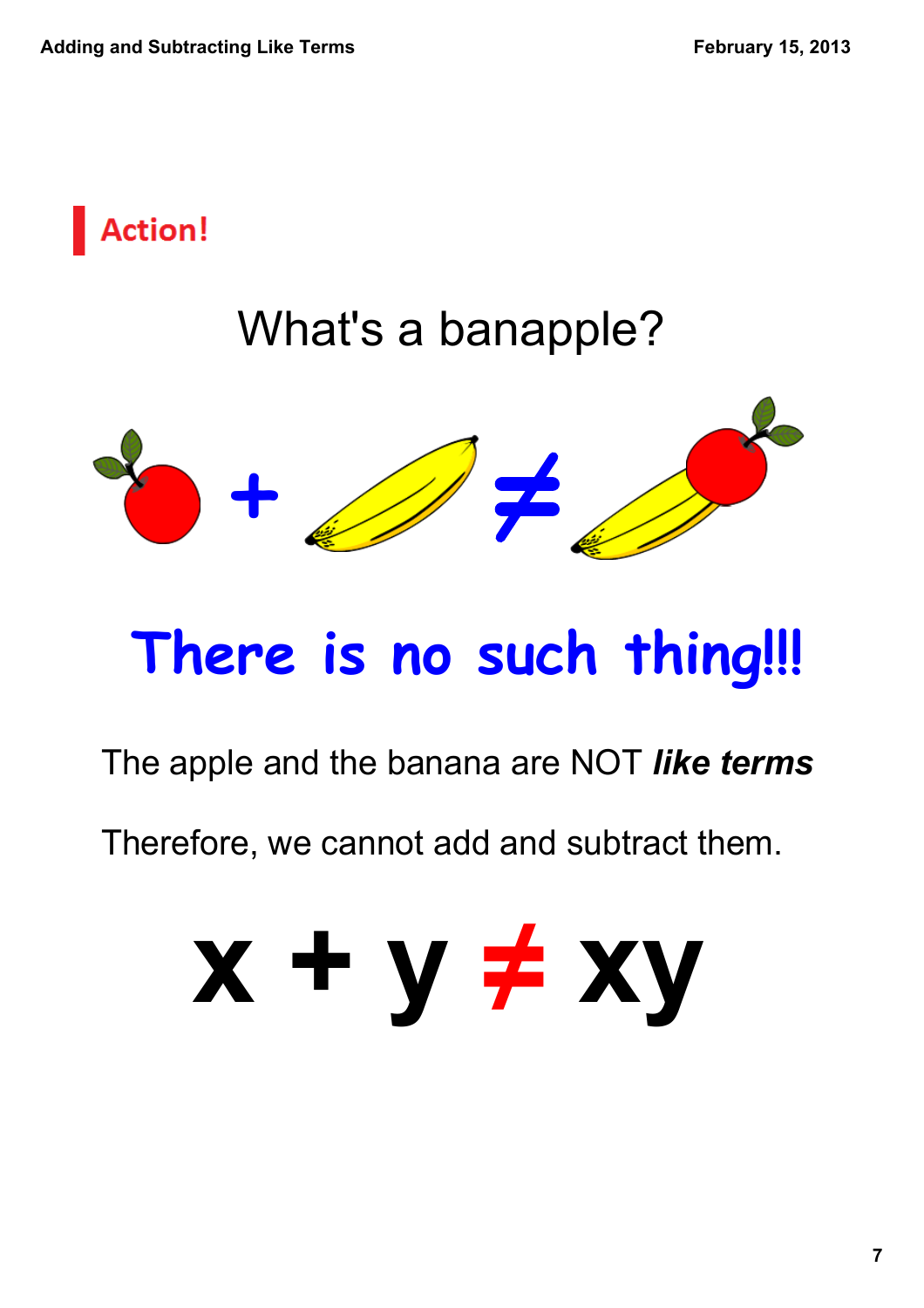### Like and Unlike Terms

Identifying **like terms** is a very basic concept, but it is something that a lot of students struggle with.

Two terms are considered like terms if they have the EXACT same variables. We can ONLY add and subtract LIKE terms.

> 6x and -3x are like terms 28 and -49 are NOT like terms

5ab and -2ab are like terms 8ab and 94 are NOT like terms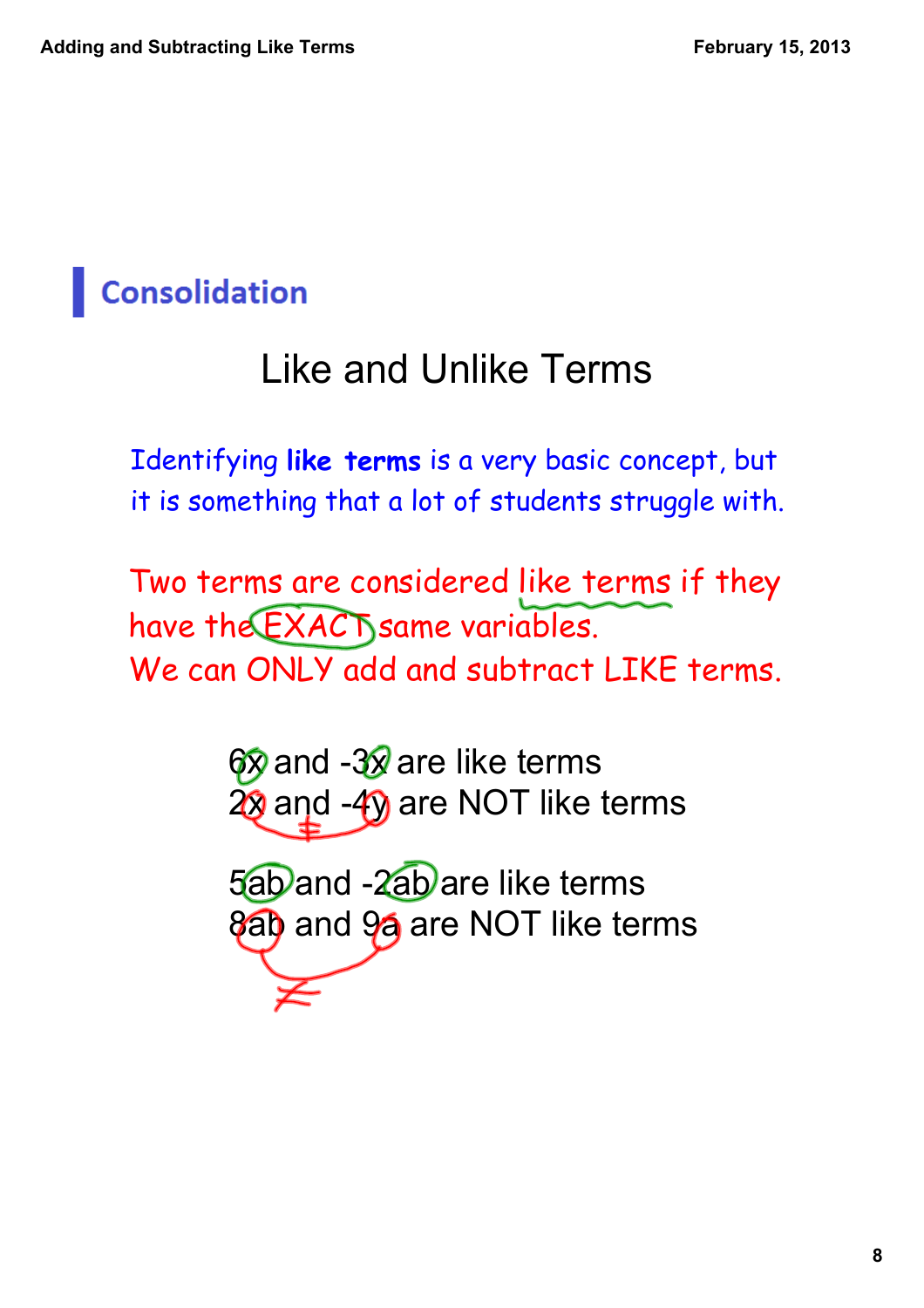

# $2 + x \neq 2x$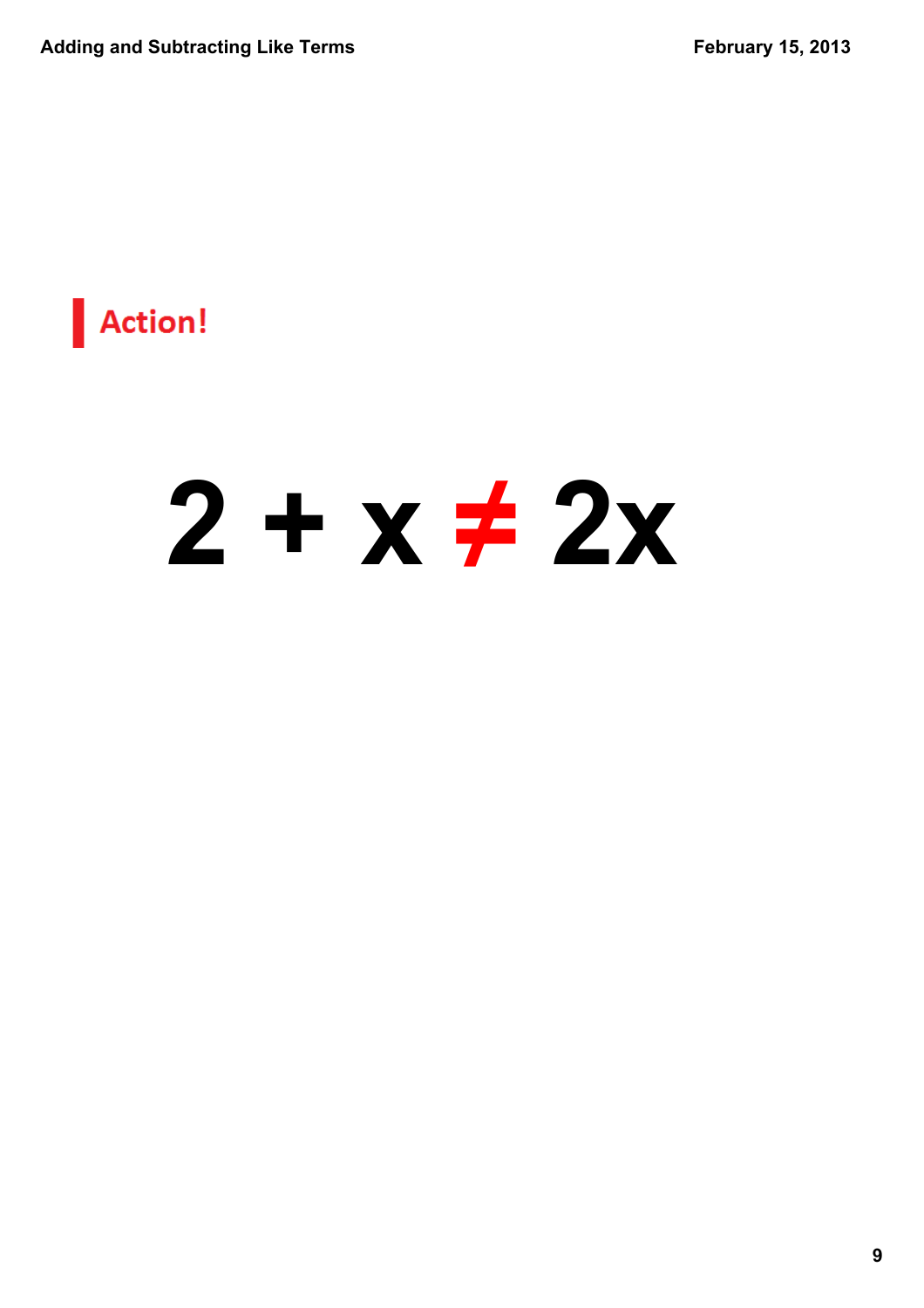1) 2x and 
$$
-5x\sqrt{3}
$$
 3) 3uv and 2vu $\sqrt{6}$  9 $p^2q^3$  and  $-4q^6p^2$   
2) 4a<sup>2</sup> and 3a<sup>3</sup> $\sqrt{4}$  3y and 3z $\sqrt{7}$   $-x^2$  and  $\frac{1}{2}x^2\sqrt{7}$   
5) 2ab and 3a<sup>2</sup> $\sqrt{8}$  5x<sup>2</sup>y and -2xy<sup>3</sup> $\sqrt{8}$ 

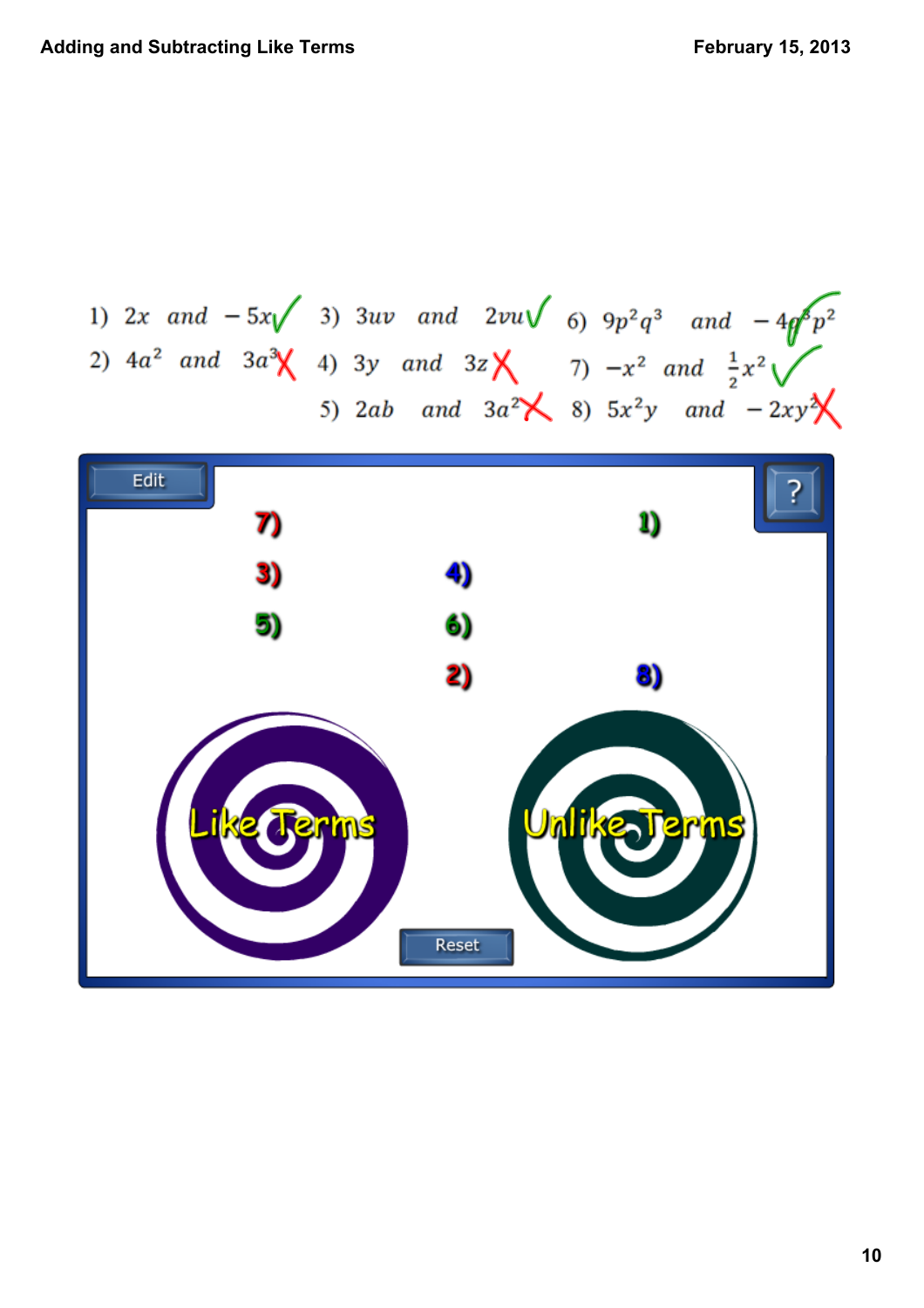### What's a banapple?

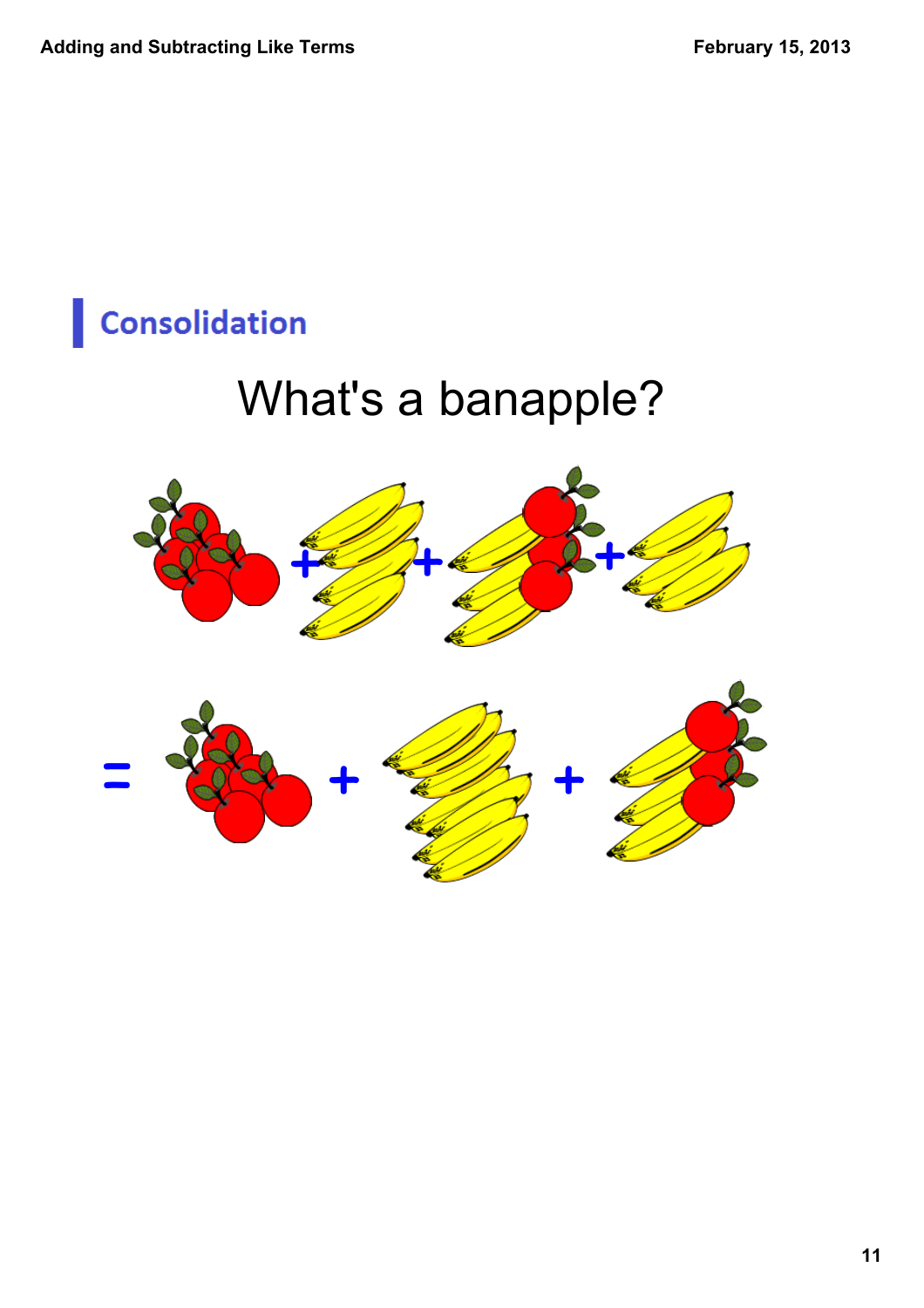

1. Collect like terms (rearrange the equation)

2. Evaluate (add and subtract only like terms)

=  $2x+3x+11-3$ <br>=  $5x+8$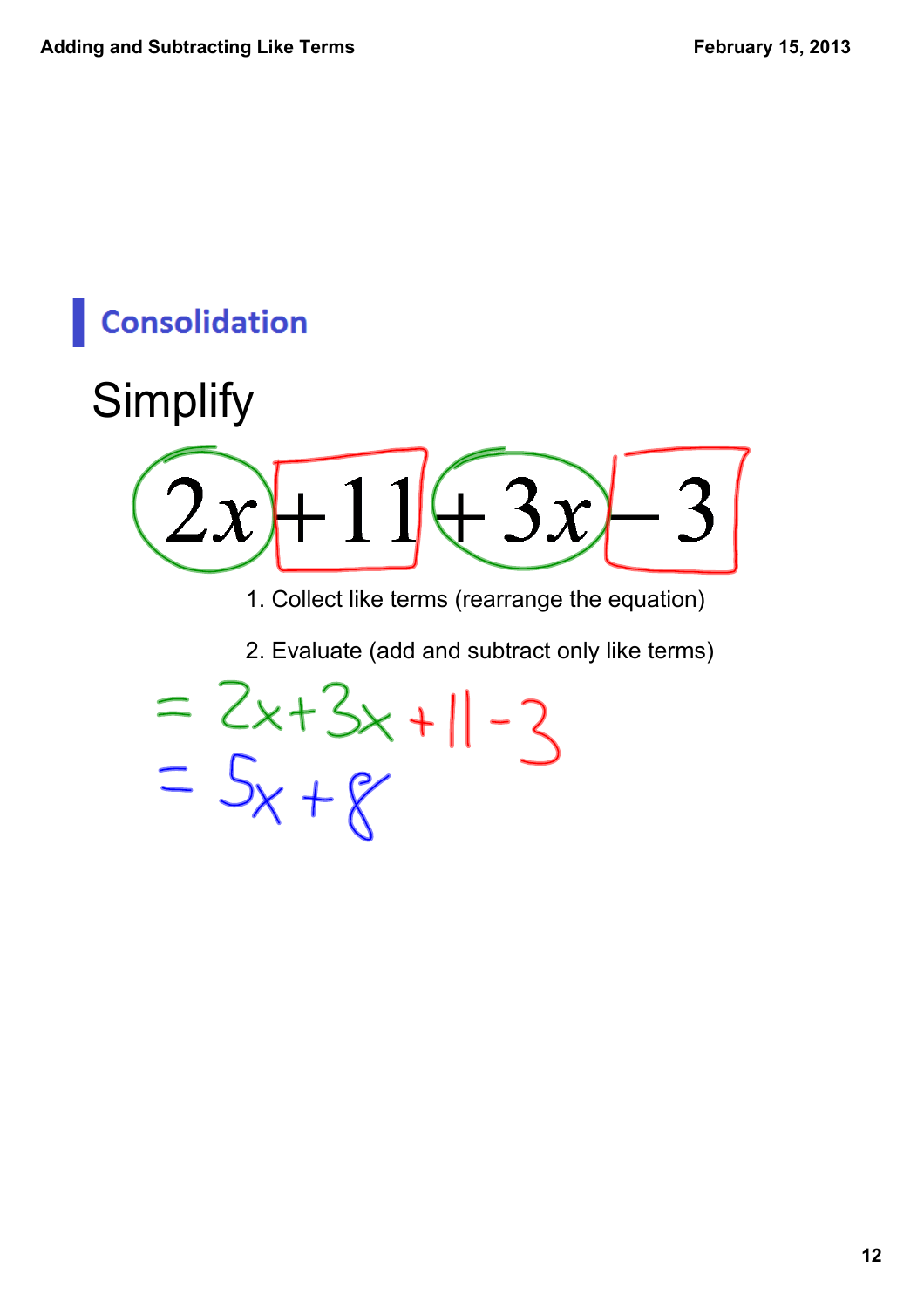### Collect Like Terms and Simplify





 $\blacktriangleright$